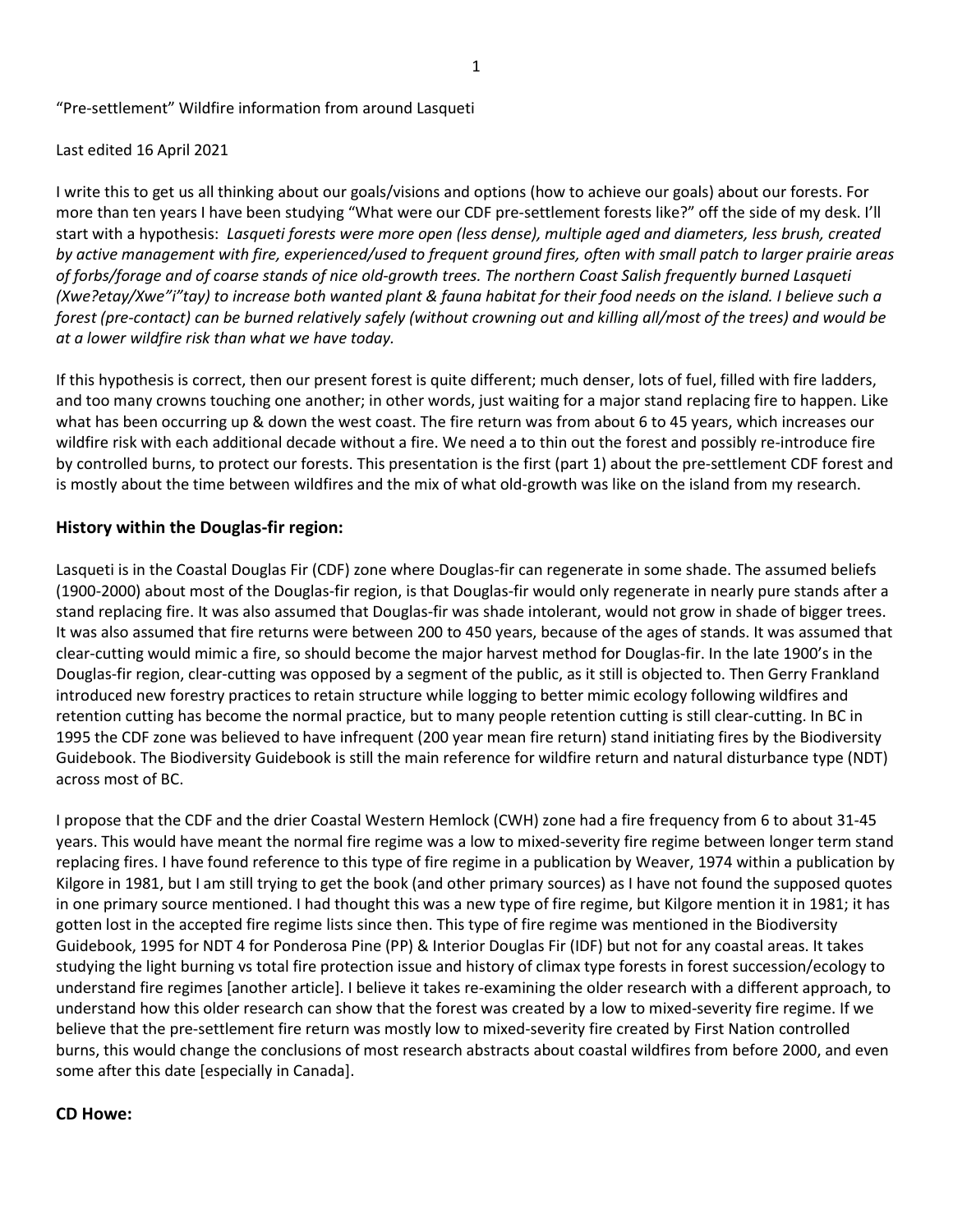The oldest published pyro-dendrochronology (tree ring & fire) study in Canada was two papers by Clifton Durant (C.D.) Howe who wrote in "Forest Protection in Canada 1913-1914", published in 1915. CD Howe wrote about fires in the Douglas-fir region of BC with his field study in BC being done in 1913. (This is a different CD Howe than the industrialist/politician of World War Two.)

Howe studied stumps and trees along 7 transects which were 5 miles long from the shore/beach inland to an altitude of >300 meters around the Gulf of Georgia. The areas of the transects were Shawnigan Lake, Lake Cowichan, Chemainus, Union Bay, north shore Burrard inlet, Gibsons, and Powell River, but probably only the beginning of Chemainus and Powell River transects are in the present CDF biogeoclimatic (BEC) Zone. He conducted smaller transects off these transects, to study regeneration and survivability of seed trees (the main reason for the study). He also counted trees left after logging and called them seed trees. He studied a square mile intensively outside Powell River to tentatively represent the whole area. He counted tree rings to determine tree ages and dates of fire scars, but recognized that his ages were approximate.

Howes's abstract and conclusions about fire intervals are not supported by the data provided in the article, but his parameters for choosing intervals are different than what is accepted today. Even today, there are still problems with trying to compare fire data from different studies. The median fire interval for all seven transects was 31 years for the pre-settlement time period from the data provided.

The other main information was that there were both patches of Douglas-fir and individual trees growing within the harvested old-growth stands (230 to 540 years old). The ages of these Douglas-fir trees were 30, 50, 70, 100, 124, & 170 years old in 1913. These ages were found on all the transects and Howe found direct evidence of fires for each of these years. Howe said that from all seven transect there averaged about 195 trees per hectare (Ha) younger than 100 years old that were left standing after harvest and he called these seed trees. [This is different from today, where only big, usually the best form trees, are considered seed trees in forestry schools.] The average seed trees per species per hectare of the 195+ trees remaining were: Douglas-fir 54.3 trees/Ha, Hw 108.7 trees/Ha, Cw 32.1 trees/Ha. We do not know how many more were cut or knocked down during the logging. [These were probably some of the best Old-growth stands harvested before 1913 and probably had tradition OG densities of >400 trees/Ha.]

I have only found references to older publications about observations from late 1800's to early 1900's writings that talk about younger stand ages from fire, but not the younger Douglas-fir growing within an older stand. I have not been able to find any study that showed this type of information about original forests (so far). With recent information about low to mixed-severity fires, there is another way of looking at Howe, that within the areas Howe studied, the logged oldgrowth were not just the result of one stand initiating fire, but were the result of at least six different low to mixedseverity fires over the 230 or more years since the major stand replacement fire. These fires had to open the forest canopy enough to allow relatively shade intolerant Douglas-fir to regenerate in the dryer CWH zone. The wide distances and water bodies between the transect locations of these low to mixed-severity fires shows they could not have been one big fire, because such a stand replacing fire would have burned the older trees also.

## Fire synchronicity:

It is interesting that from Howe, these fire years happen on all seven transects. In more resent fire history studies (Bakker et al, on two islands in the San Juans - CDF zone) with more low severity fires (about every 6 years from both studies) there were only seven common fire years. The earlier fire data (Howe) was not "what is called" cross dated, which is checking for accuracy of years along the trees age by matching tree ring patterns. Howe even wrote that the ages of the old trees were approximate. The difference between studies, showed more fires in the CDF zone: which may be from the difference between CWH and CDF zones and/or the nearness to native villages.

Howe and the last San Juan island's study had five synchronized years in the 1800's. There has to be a reason for this synchronicity from the spread and distance of sites Shawnigan Lake, Lake Cowichan, Chemainus, Union Bay, north shore Burrard inlet, Gibsons, Powell River, and two different islands in the San Juan's. I believe the most logical reason is fuel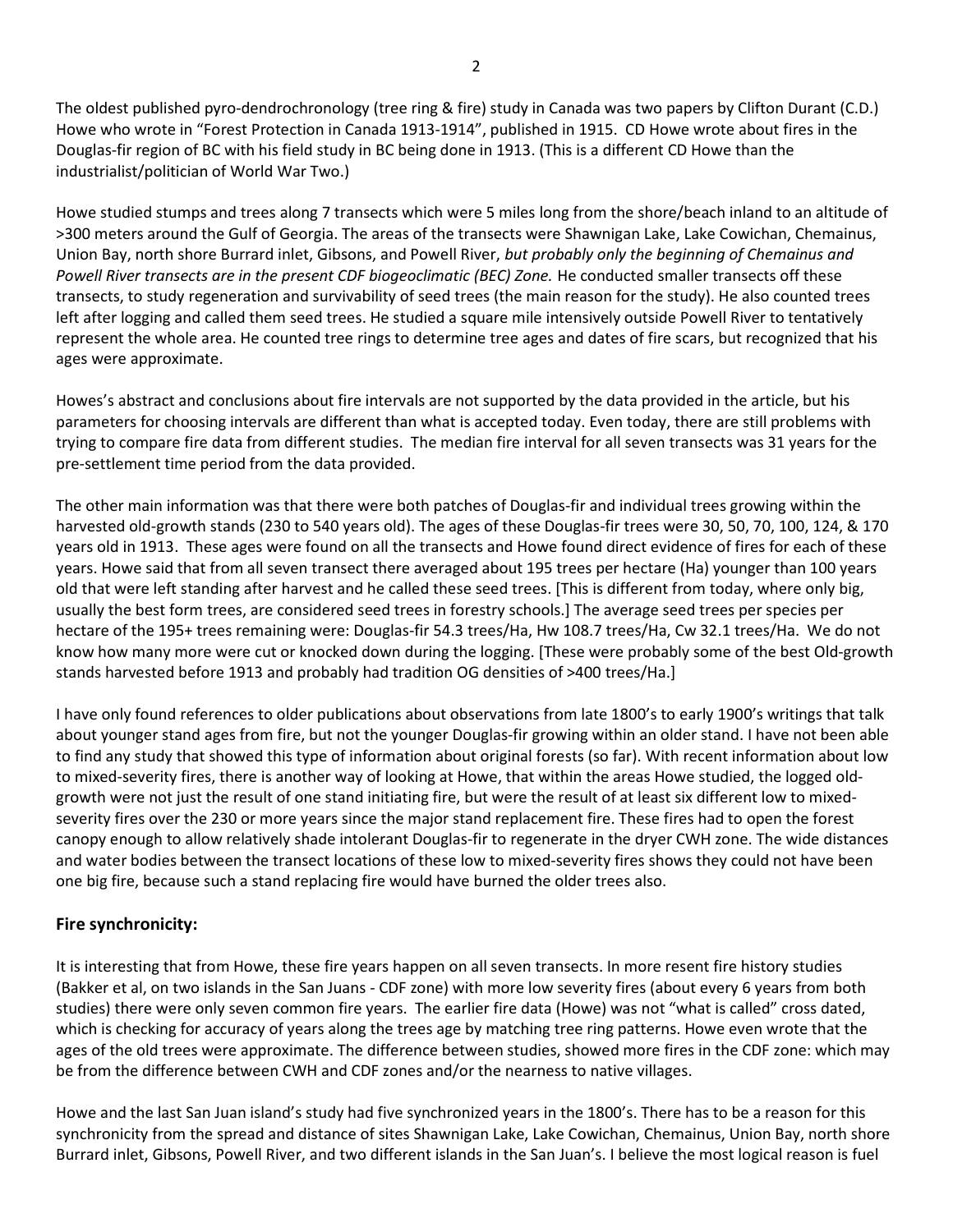and weather conditions were synchronized and many First Nations set controlled burns in dry years. Remember none of these fires were stand replacing fires [Howe said some younger trees were in patches, but any patch size data is unavailable].

# Slavoj Eis:

In 1961 Slavoj Eis's Doctoral Thesis, reported that fires were more local than regional, different intensities different years, one lightning storm in July of 1941 set 240 wildfires in the Vancouver forest region. Eis believed that major high severity fires (stand replacement fire) started regeneration of most stands to Douglas-fir. He showed that there were multiple regeneration periods in all areas (species not indicated), indicating less severe fires causing additional regeneration after the original initiation of the stand. [The areas studied were UBC forest, Coquitlan valley, Mount Seymour, Lynn and Seymour valley, and Vancouver area].

Eis's "Year of Establishment indicating fire history" graph shows multiple fires and looks similar to fire and regeneration patterns from documented low to mixed-severity fire regime areas. This complements C. D. Howes finding and provides a continuum between recent CDF fire return studies versus the older belief that fire return in both CDF and drier CWH is mainly stand replacement. Again no one had todays knowledge about mixed-severity fires in 1961. There are different reports about lightning strikes on the BC coast, but Eis report and recent years has shown lightning started fires can happen over a widespread area on BC's coast both in CDF and even in the wetter CWH zones. This is very different interpretation about lightning, than Bakker et al see below whom believes lightning fires are rare in pacific northwest of USA. The reality about things (lightning in this case) are not always determined by published research and can be sometimes found in unrelated research, such as Eis's thesis.

# Anne Bjorkman:

Anne Bjorkman 2008/(2010 with Mark Vellend), published papers about pre-settlement forests in Duncan, Chemainus, and Saltspring. They compared 2007 conditions and about 1859 & 1874 land surveys. This table is my interpretation of the stand densities reported for Cowichian. Forests had an average of about 400 trees/Ha [often what people consider traditional old-growth (OG) density], open woods averaged 227 trees/Ha [just over 50% of traditional OG densities], plains were sparce at an average of 61 trees/Ha [@15% of traditional OG densities], and prairies averaged 8 trees/Ha [2% of traditional OG densities].

| Cowichian Valley   |             |                   |                |              |                   |  |
|--------------------|-------------|-------------------|----------------|--------------|-------------------|--|
|                    |             |                   | DV change      | Removing the |                   |  |
|                    |             |                   | because t/Ha   | 11% swamp    |                   |  |
|                    | Stocking of |                   | were similar   | area for     |                   |  |
|                    | trees/ha    |                   | for            | change of %  |                   |  |
|                    | $(+/- 95%$  |                   | undescribed as | of area in   |                   |  |
| Cover type         | CI)         | % of area in 1859 | for forest     | 1859         | % of area in 2007 |  |
| Forest             | 404 (296)   | 9                 | 39             | 43.8         | 79                |  |
| Open Woods         | 227 (187)   | 15                | 15             | 16.9         | 18                |  |
| Plains             | 61(41)      | 23                | 23             | 25.8         | 2                 |  |
| <b>Prairies</b>    | 8(3)        | 12                | 12             | 13.5         | 1                 |  |
| Undescribed        | 394 (167)   | 30                | moved up       |              |                   |  |
| Swamp &            |             |                   |                |              |                   |  |
| <b>Bottom land</b> | N/A         | 11                | 11             |              | N/A               |  |
| Total %            |             | 100               | 100            | 100          | 100               |  |

My interpretation of Bjorkmans stocking and percent area table, I recognize that the swamp & bottom land percentages if removed from 1859 survey would likely affect the other percentages as presented.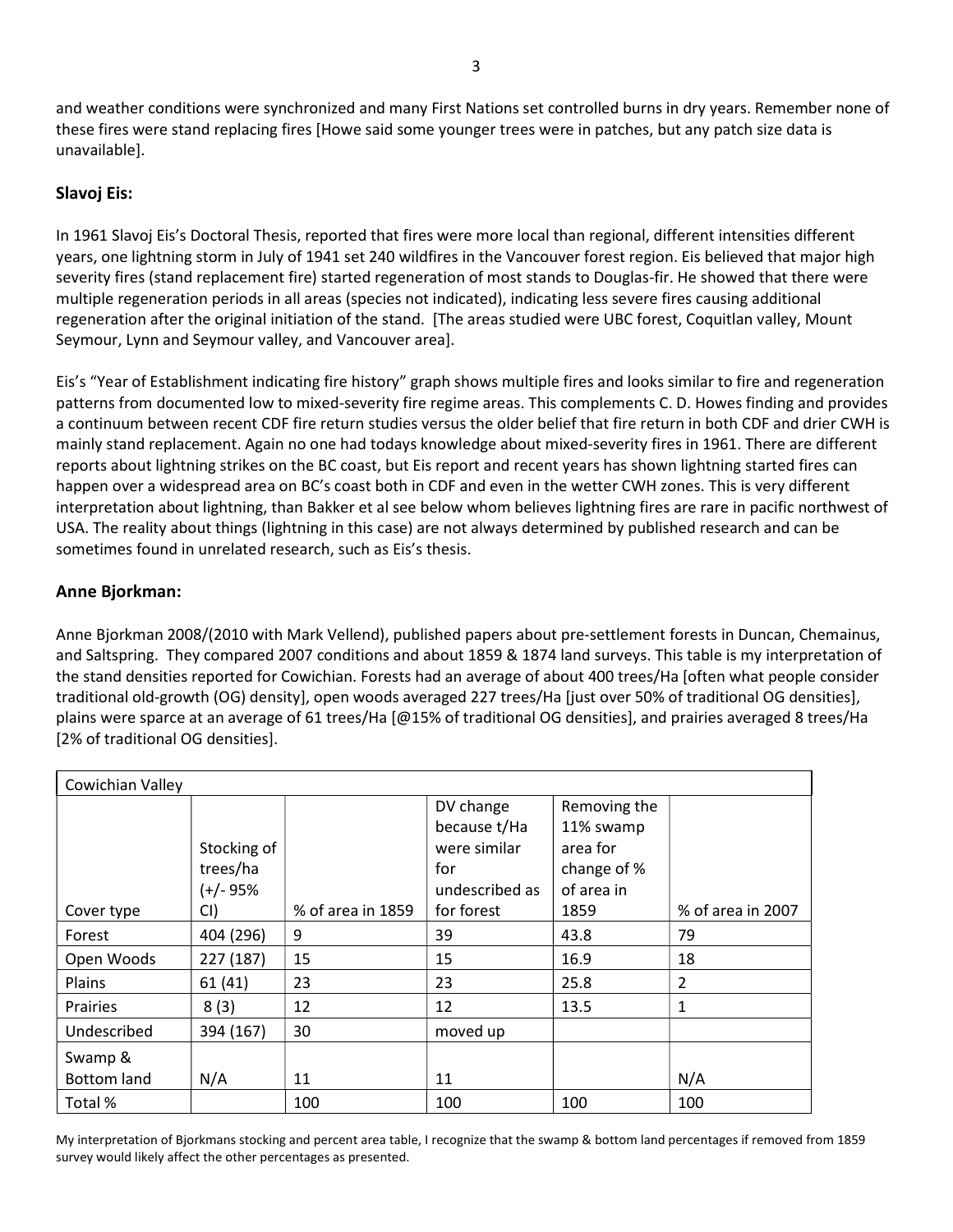So in 1859 only about 43.8%of the area had what is considered traditional old-growth (250-450 trees/Ha). About 56.2% of the area had about half the stocking of traditional old growth - or what would be considered full stocking. 39.3% of the total area was very sparsely treed; we need to remember these areas were in close proximity to multiple First Nation villages. I would expect much of Lasqueti stocking of trees was similar in 1850 to the above chart, because of our local First Nation population and multiple communities. I saw such prairies areas already infilling in the late 1980's around Richardson Bay, while walking the crown lands. From historical accounts and other areas, we know these prairies, plains, and open woods were created and maintained by fire. They also provided the observed forage that the first surveyor mentioned.

Bjorkman's conclusions: "The direction of these changes and the vegetation patterns [infilling] evident in the presettlement landscape likely derive from a frequent fire regime that was influenced by anthropogenic burning. Current vegetation patterns likely reflect the results of extensive logging and fire suppression."

In addition to the stocking densities above, Bjorkman also determined (overall) densities for Cowichian Valley and Saltspring Island at: 335.6 stems/Ha (+/- 125.3) in 1859 changed to 829.8 (+/- 171.9) in 2007 [Cowichian]; 258.6 stems/Ha (+/-196.2) in 1874 to 729.5 (+/- 169.0) in 2007 [Saltspring]. Bjorkman estimated all tree densities more than doubled between 1874 and 2007.

The other interesting part of this report was that for Saltspring Island, there were tree diameters recorded so 1874 to 2007 tree diameters could be compared. The nearest tree to a corner in 2007 showed a normal reverse-J curve for diameters, this may be a natural size curve without fire (for fire protection). While the 1874 tree frequency curve showed low frequency in the 10 to 30 cm diameter class, then had a high peak at 30-60 cm diameter, then a drop from 60-85 cm, and a slight rise in the 85-185 cm diameters, this may be the size distribution with many low intensity fires. The Bjorkman 1800's fire intervals were unknown, but possibly similar to Bakker et al below.

Bjorkman postulated that the infilling of the prairie and plains was caused by fire protection actions in the early 1900's after logging & settlement through late 1900's. She also recorded a species percentage change from fire protection.

I have compared other early survey maps of prairies to google earth images today and found forests occupying much of the First Nation created prairies mapped in the 1870's. The forest cover recovery, after a management practice change is amazing (such as frequent fire), also noted about certain garry oak stands, but again "it depends".

## Poorer Quality Trees:

There have been reports [historically] of lower value stands on southern Vancouver Island and the gulf islands, compared to traditional old growth in the Douglas-fir region. These areas were used (and managed) by the First Nations for food and villages. Frequent low-intensity fires were a major management practice and tended to produced lower valued trees with big branches. This predominance of lower value trees has also been reported about Lasqueti by Elda Mason and other oral history accounts, though many were logged in the 1950's. Multiple low intensity fires have been shown to degrade the trees for commercial use, but to open a stand (for possible regeneration) and produce larger diameter trees. The more open and scattered the trees the bigger diameter branches such trees retain and more pitch pockets are created within the stems. There is a dichotomy about these wolf trees [big branches almost down to the ground] and frequent fire. Why do the frequent fires not burn these trees that have branches down to the ground? Interesting question, probably this should be researched better.

Research has found that fire scarred trees are more commonly found closer to pre-settlement First Nation village sites. Prairies were also more likely to be in close proximity to larger First Nation population centres, such as Victoria, Duncan, Chemainus, Courtenay, which all had large areas of prairies nearby. Both fire scarred trees, plains, and prairies are a result of frequent burning. Non-treed prairies need burning at less than 3 years frequency; while open oak savanna may need fire less frequently but as with most things biological there are a lot of "it depends". There were maple plains, oak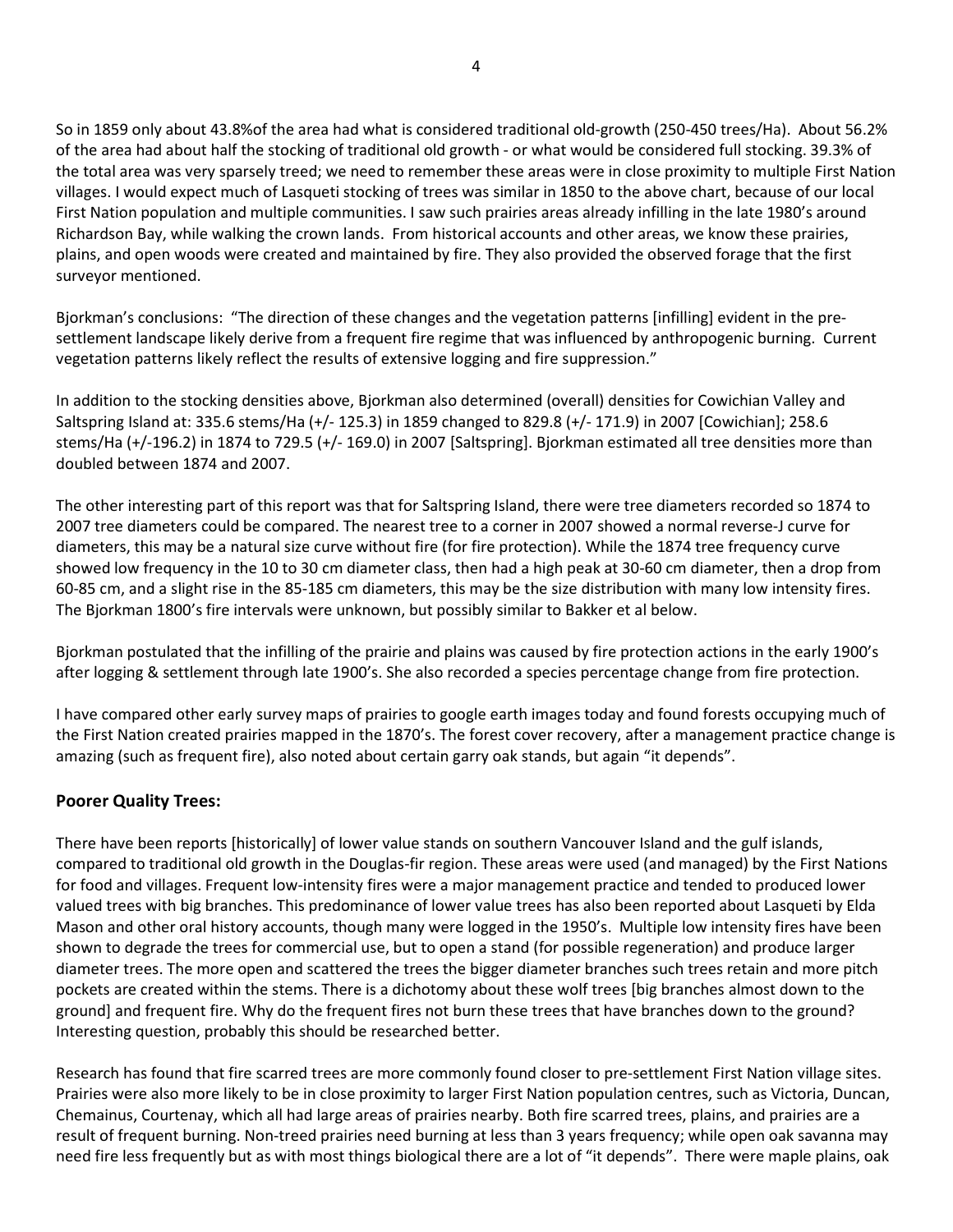plains, Douglas-fir plains, and multiple species plains mapped on the 1800's survey maps; I surmise they were all created by fire.

## Bakker et al, Comparisons among San Juan island fire history studies:

Some local fire return studies just south of the Gulf Islands in what BC would classify as CDF ecosystem probably gives a good indication of CDF fire return intervals in areas close to First Nation populations such as Lasqueti:

Fire studies from three islands in northern San Juan's, Wa. For composite median and mean fire return periods for the sites (all trees & all scars)

|                               | Weibull median probability interval (WMPI) |                    | (MFR) mean fire return |  |
|-------------------------------|--------------------------------------------|--------------------|------------------------|--|
| Henery Island - Kellett Bluff | 6                                          |                    | q                      |  |
| (2019 Bakker et al)           |                                            | 15 fires I 1800's  |                        |  |
| Stuart Island - Turn Point    | כ                                          |                    |                        |  |
| (2019 Bakker et al)           |                                            | 18 fires in 1800's |                        |  |
| Waldron Island - Point Disney | 7.4                                        | pre-settlement     | 8.5                    |  |
| (2006 Sprenger)               |                                            | 14 fires in 1800's |                        |  |

Bakker et al also compared seven different fire studies in the San Juan's:

"The seven fire history studies recorded evidence of fires in 111 years between 1530 and 1964 (Fig. 5). The MFI was 4 years and the WMPI was 3 years; fire occurred in at least one site in about a quarter of years. There was little correspondence or synchronicity between sites in terms of when fires occurred: in most years (81 of 111), fire was only recorded at one site. Fires were recorded at two sites in 24 years, at three sites in only four years (1712, 1850, 1868, 1870), and at four sites in only two years (1765, 1839)."

Bakker et al reported that these fire intervals were the shortest he could find in western Washington. Bakker et al provided the most complete "Discussion" about the limitations of fire studies and how that study was related to other studies in the region. Bakker et al used only one 10 year period (2003-2012) to determine lightning strike ignition likelihood. "but western Washington has one of the lowest lightning-strike densities in the continental United States (Koshak et al. 2015), and thunderstorms that do occur are typically accompanied by precipitation, which makes fires unlikely." Well recent years fires (2015-2020) on southern and northern Vancouver Island and Eis record of 1941 where 240 fires were started by one storm shows that using a limited period to explain lightning probability, can be misleading.

## Discussion:

There are some unanswered questions about synchronicity between fire years with Howe's fire years and both Eis's study and the San Juan Island studies, but that is fire research especially in the low to mixed-severity fire types. We are still determining how best to get all the information needed to understand mixed-severity fires and maybe even low severity fires.

I surmise from all the above that in the CDF and dryer-CWH zones fire returns were frequent and of low to mixed severity, but over a longer period there can still be high severity fires (such as what created the original stands around Odgin Lake, Rat Portage, and Rouse Bay). This type of fire regime is similar to some NDT 4 areas, in the Biodiversity Guidebook. I have now come across another reference to this type of fire regime and it was called a "#5 variable regime - frequent low-severity fires [to moderate-severity fires] with long return intervals of stand-replacing fires", Bruce Kilgore, 1981 where he found many assumptions from older publications for both coastal to inland Douglas-fir having this fire regime. I am presently trying to follow his references up.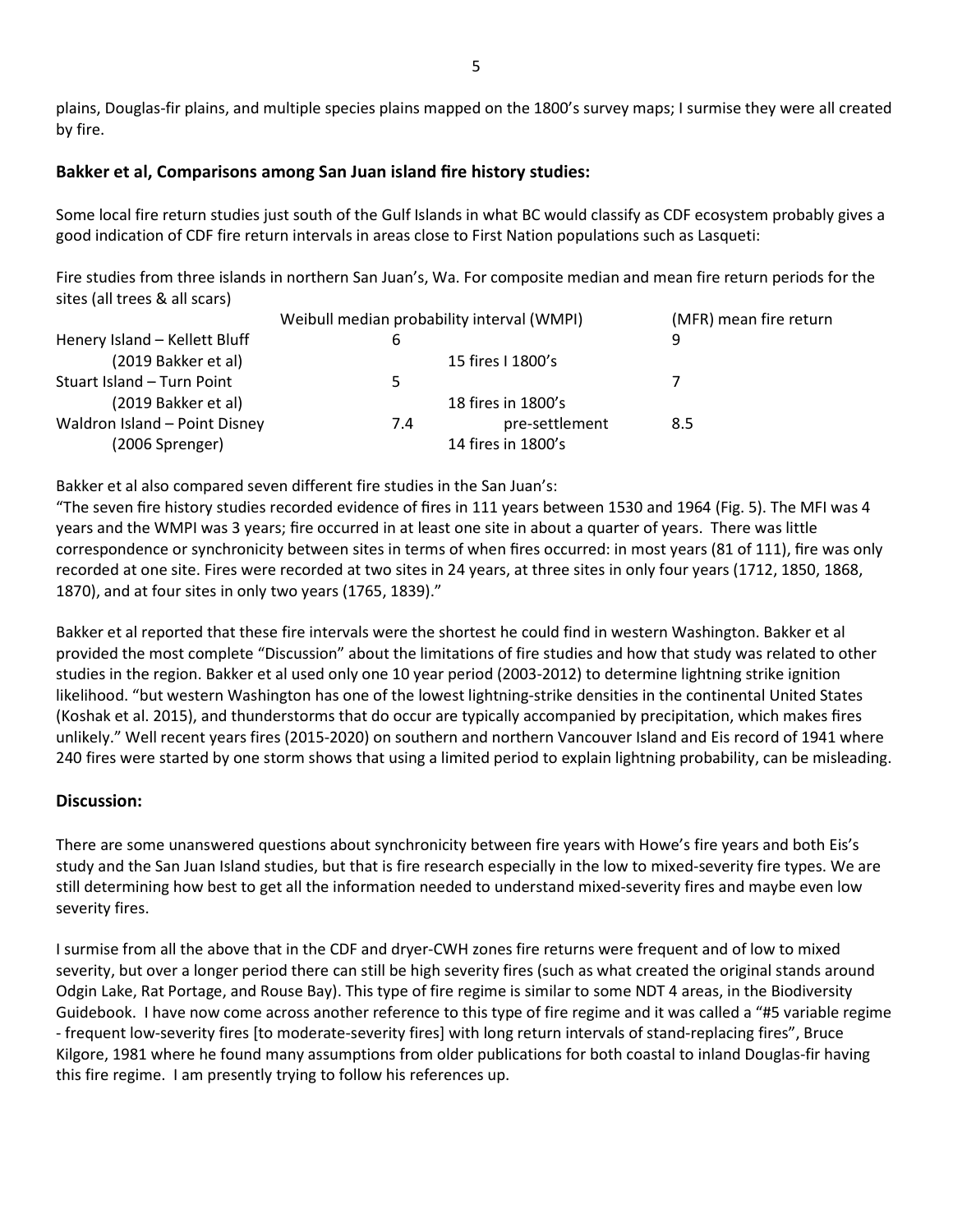Factors that seem to be needed for stand replacement fires in areas of more frequent low severity fires:

- It is surmised it takes some type of disturbance (wind, fire, disease, pathogen, wet year, or time without fire) to cause the fuel load to build up on the forest floor, followed by a dry year, and one or more lightning storms to start the conditions for a stand replacement fire.
- The lightning started or pre-settlement First Nation started fire then needs high winds to both spread and put the fire in the crown, which increases fire intensity.
- For the large stand replacing wildfires that started the original Douglas-fir old-growth, there seems to be an additional factor of multiple fires running into one another (fire seasons 2000-2020 for example) for the large area fires that caused some old growth Douglas-fir to regenerate.

These multiple combinations of factors all together, do not happen too often with short fire return periods, but they happen as shown by the forest around Ogden lake, which have older trees that are over 250 years old. And probably the early Rat Portage logging area as well as Rouse Bay.

Our forests today have not had a forest fire on Lasqueti since pre-1900, except slash fires [clean-up after logging] whether the fire was intended or an accident. The infilling since 1900 and regeneration from logging is way denser than it would have been with frequent fires as per First Nation management. More shade tolerant species, such as western red cedar have regenerated within our stands creating a high density of fire ladders; compared to stands with frequent fire. I have observed that around older stands on Lasqueti, the edges have the most fire ladders, other than shade tolerant species (ie. Cw, Bg) within the stands. The infilling (and sometimes selective logging) in our rocky areas have turned these areas from low-severity fire carrier to stand replacement fire carrier areas, because of fire ladders. Most of our stands would rank high in risk of wildfire according to the latest qathet-Community Wildfire Protection Plan, which used the Biodiversity Guidebook [that stated the fire return is > 200 years], not the documented 6 to 45 years shown above.

Fire return can be directly related to wildfire risk. In an area of historical frequent fire return (6-45 years), the potential fire risk increases dramatically with continued years fire protection, lengthening the amount of fuel build-up in the forest. (Unless the tree age creates a >6 m bottom of crown height with no fire ladders and enough inter tree distance.) The increased forest density, surface fuel loads, and ladder fuel presence often change the low to mixed severity fires into stand replacement fires, from resent experience, up and down the west coast. This forest we have today if dry and in a high wind situation, would probably burn as a stand replacement wildfire leaving possible patches of forest, if the patch has the characterizations of FireSmart (less fire ladders, crowns beginning quite high [>5m], and some distance between crowns). This is different than the slow spreading wildfire situation the FireSmart representative talked about in 2019.

The UBC Centre for Conservation Genetics climatic analysis: puts the CDF zone at about the same dryness as the Bunch Grass (BG) zone and the Ponderosa Pine (PP) zone in the interior; both are dryer than the Interior Douglas-fir (IDF) zone. Where were the biggest wildfires in BC in the last few years? This surprised me as I would have thought the CDF and IDF would have had similar dryness. I believe this is another sign, unrecognized, of the wildfire risk in the CDF. I surmise that our forests may burn like the fires of the last few years from California to central BC, if a fire starts during a real dry summer and grows because of high winds. Not all wildfires are started by people on the coast. One lightning storm in July of 1941 set 240 wildfires in the Vancouver Forest Region and in the last few years two lightning storms have set multiple fires each on Vancouver Island, one of these were in much wetter CWH ecosystems and units.

The Vision for Coastal Douglas-fir and Associated Ecosystems Conservation Partnership (CDFCP) in their Conservation strategy 2015 is that by 2045: Coastal Douglas-fir and associated ecosystems have ecological integrity and resilience to change. A system of core protected areas are actively managed to provide habitat for native species and places to learn about the importance of healthy ecosystems. Working landscapes are actively managed to enhance their ecosystem values, while also supporting jobs and economic development opportunities. The public and land managers understand that Coastal Douglas-fir and associated ecosystems are special places that merit support and investment.